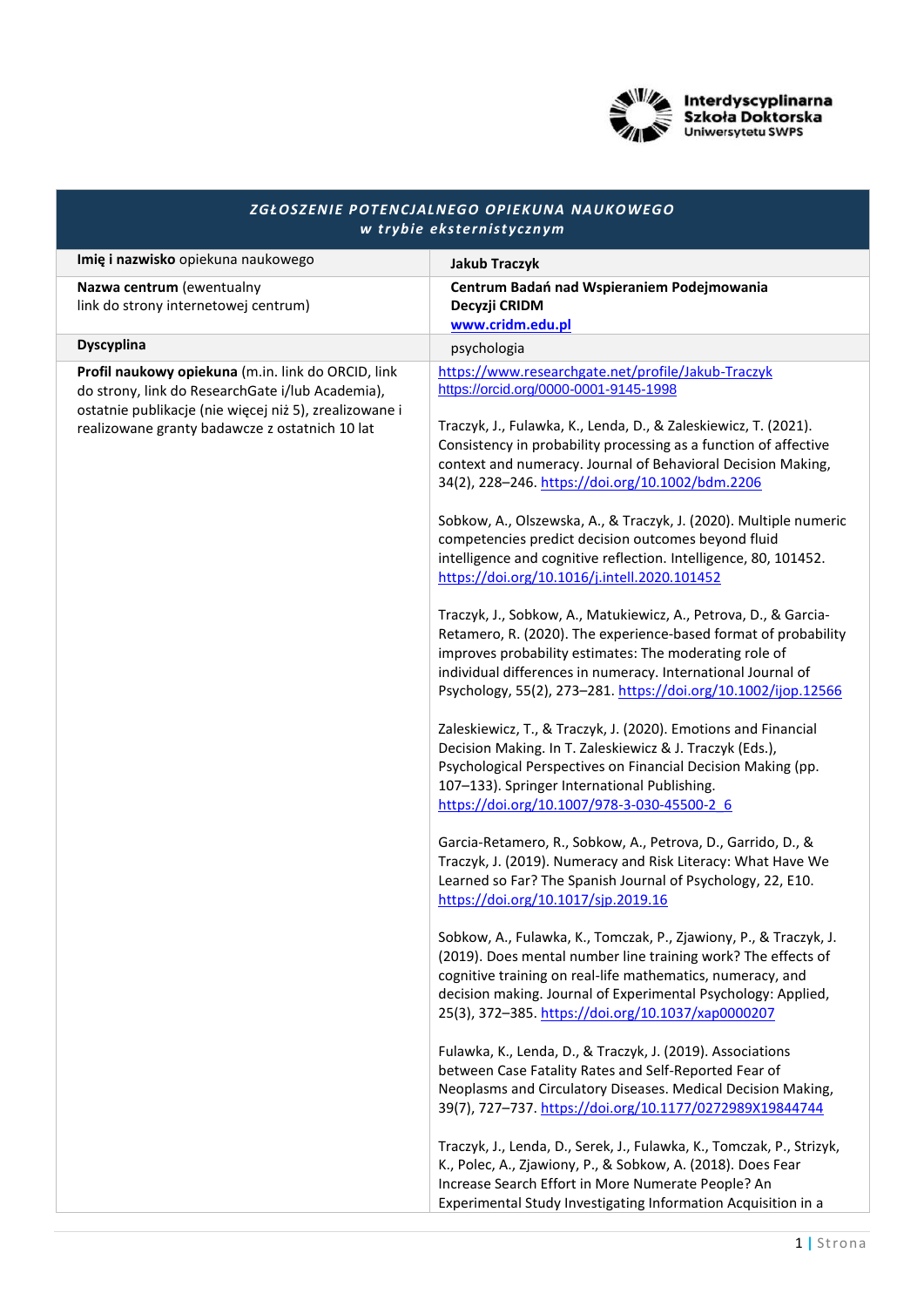|                                                                                                                                                                                                                   | Decision From Experience Task. Frontiers in Psychology, 9(1203).<br>https://doi.org/10.3389/fpsyg.2018.01203                                                                                                                                                                   |
|-------------------------------------------------------------------------------------------------------------------------------------------------------------------------------------------------------------------|--------------------------------------------------------------------------------------------------------------------------------------------------------------------------------------------------------------------------------------------------------------------------------|
|                                                                                                                                                                                                                   | Sobkow, A., Traczyk, J., Kaufman, S. B., & Nosal, C. (2018). The<br>structure of intuitive abilities and their relationships with<br>intelligence and Openness to Experience. Intelligence, 67, 1-10.<br>https://doi.org/10.1016/j.intell.2017.12.001                          |
|                                                                                                                                                                                                                   | Traczyk, J., & Fulawka, K. (2016). Numeracy moderates the<br>influence of task-irrelevant affect on probability weighting.<br>Cognition, 151, 37-41.<br>https://doi.org/10.1016/j.cognition.2016.03.002                                                                        |
|                                                                                                                                                                                                                   | Is recurring irrationality adaptively rational? The role of<br>numeracy and adaptive strategy selection in decisions under risk<br>and uncertainty.<br>Principal Investigator: Jakub Traczyk; 2019/35/O/HS6/04026                                                              |
|                                                                                                                                                                                                                   | The role of numeracy in the risky decision-making process:<br>psychological and neural mechanisms<br>Principal Investigator: Jakub Traczyk; 2015/17/D/HS6/00703                                                                                                                |
| Krótki opis kierunku badawczego realizowanego<br>przez opiekuna (kilka zdań pozwalających na<br>zorientowanie się, czym się zajmuje)                                                                              | The primary aim of CRIDM is to better understand basic<br>psychological mechanisms underlying decision making. We are<br>particularly focused on the role of emotional and cognitive<br>factors (e.g., related to numerical cognition) in the decision-<br>making process.     |
|                                                                                                                                                                                                                   | Importantly, we aim at applying the results of these basic<br>research in the development and validation of methods (such<br>as visual aids or cognitive training) that may help people make<br>better decisions not only in laboratory settings but also in<br>everyday life. |
| Potencjalne obszary tematyczne projektów<br>rozpraw doktorskich, które opiekun byłby w stanie<br>prowadzić w trybie eksternistycznym                                                                              | Podejmowanie decyzji, ocena ryzyka, zdolności poznawcze                                                                                                                                                                                                                        |
| Liczba osób, jaką chciałby przyjąć opiekun w ścieżce<br>eksternistycznej:                                                                                                                                         | 1                                                                                                                                                                                                                                                                              |
| Liczba obecnie prowadzonych doktoratów:<br>w programie ISD<br>w Szkole Doktorskiej<br>w trybie eksternistycznym                                                                                                   | ISD:0<br>SD:1<br>TE: 0                                                                                                                                                                                                                                                         |
| Liczba wypromowanych doktorantów wraz z<br>rokiem nadania stopnia doktora (ew. zakres lat)                                                                                                                        | 0                                                                                                                                                                                                                                                                              |
| <b>REKRUTACJA</b><br>Kandydaci powinni skontaktować się z wybranymi przez<br>siebie opiekunami przed rozpoczęciem procesu rekrutacji                                                                              |                                                                                                                                                                                                                                                                                |
| Warunki, jakie musi spełnić kandydat<br>w zakresie: zainteresowań naukowych; kompetencji<br>badawczych; dotychczasowych osiągnięć;<br>znajomości języka angielskiego; kompetencji<br>społecznych; dyspozycyjności | Znajomość języka angielskiego<br>Znajomość zaawansowanej statystyki i metodologii badań<br>psychologicznych                                                                                                                                                                    |
| Preferencje i oczekiwania w zakresie współpracy                                                                                                                                                                   |                                                                                                                                                                                                                                                                                |
| Preferencje w zakresie kontaktu z kandydatem w<br>toku pracy nad realizacją modułów /realizacją<br>doktoratu w trybie eksternistycznym                                                                            | $\boxtimes$ Kontakt mailowy<br>$\Box$ Kontakt telefoniczny<br>$\boxtimes$ Spotkania online<br>$\Box$ Osobiste spotkania<br>$\Box$ Wszystkie formy kontaktu                                                                                                                     |